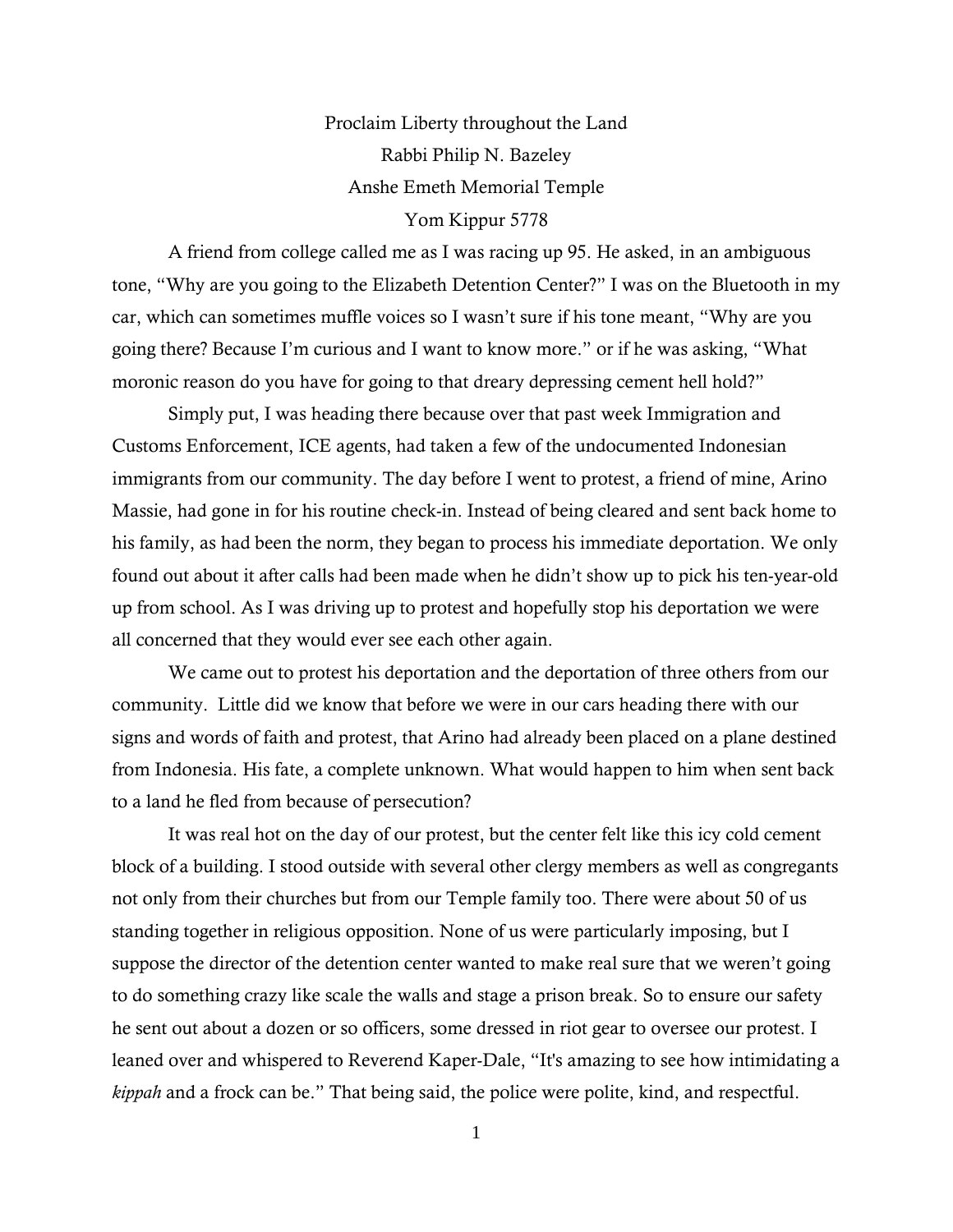As I told the crowd then, and as I do with all of you now, what we did that morning was not an expression of political dissent, it was an act driven by faith. My belief that we should care for the undocumented in our community is not because of my political affiliation. I want to be real clear with you, this is not to bash Republicans or venerate Democrats. If you ask me, both sides have failed us when it comes to how we should respond to these people. My belief that we should care for the undocumented in our community is not because of my political affiliation. On the contrary, it is a direct result of my religious journey. I want to take you on that journey now so that you may understand why I chose to go to that cement block of despair.

I grew up always very curious about the Jewish side of my family, and its genealogy in particular. I knew a lot about my father's family; we could trace them throughout multiple centuries, but what about my mother's family. I was always very curious but never got the depth of knowledge that my father could provide. It frustrated me greatly because at the time I was too young to fully grasp the magnitude of the Holocaust – that it meant more than the destruction of life, but also the destruction of memory. Perhaps we knew where the previous generation or two were from, but certainly not more than that. So as I went through my Hebrew day school, the broad narrative of our people became my family's personal story. And as all families have it, there was triumph, and there was heartache. There was the foundation of the State of Israel, but there was also its necessity born out of anti-Semitism even in lands that we thought we were safe. We found new homes and places of growth and innovation, but again, defeat as we were exiled from our home or threatened by death. Our family's history is a vicious cycle of prosperity, and then, jeopardy.

The undocumented Indonesians that we were fighting for left their home because they were Christian, and were the subject of horrible persecution because of their faith. Not too dissimilar from our ancestors. When I heard their story from their own lips, I could not help but think of the Pogroms. It was as if I could imagine my great-great-grandfather bundling up children to get them away from the Czar, finding them a haven, and then being told that they had to go back. Their stories are so similar to ours.

Faith, too, plays a part in this for me. The commandment to care for the widow, the orphan, and the stranger is repeated in the Bible more so than any other mitzvah. Why are these three listed: the widow, the orphan, and the stranger? Because in their society, these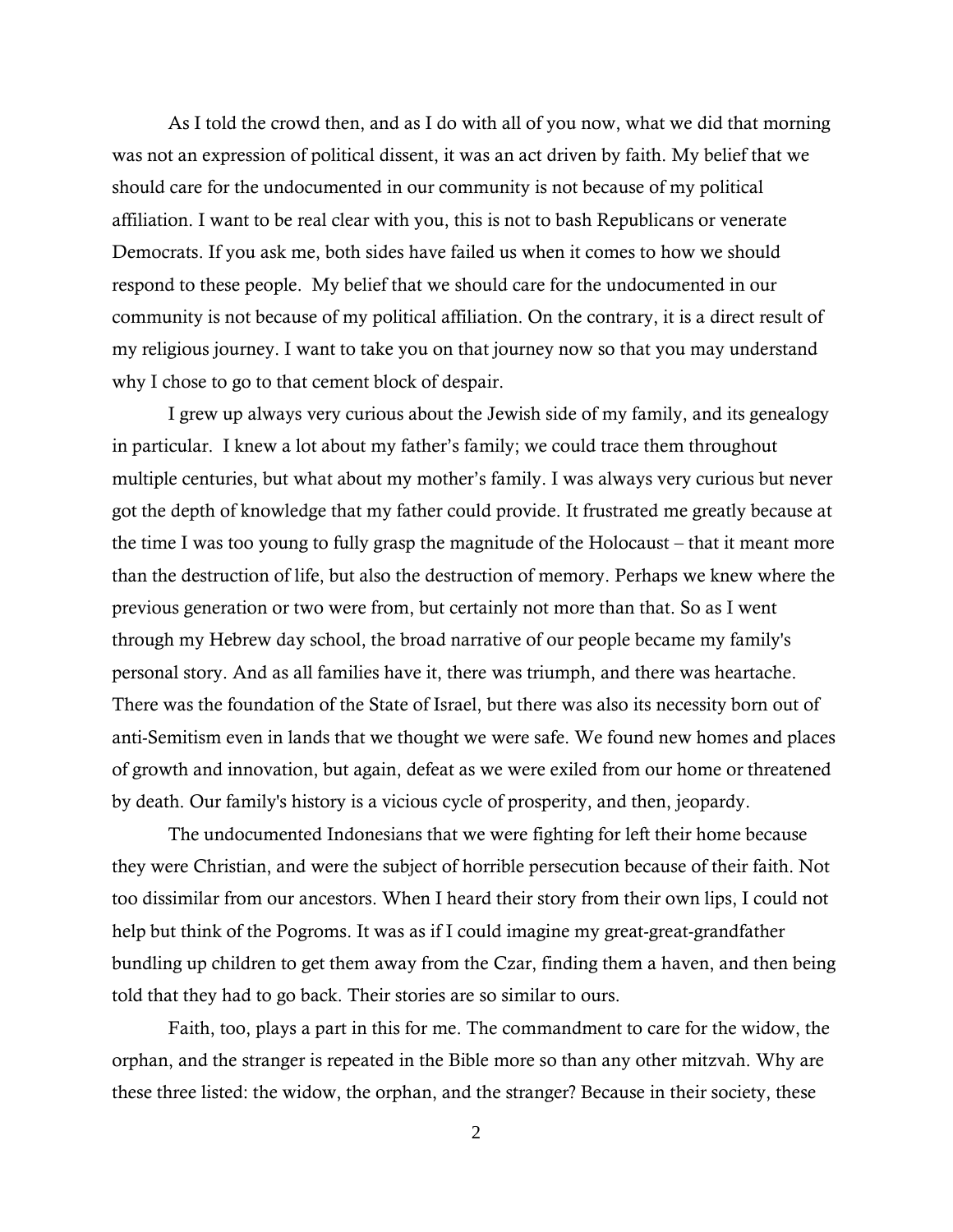were the most vulnerable people. It is not only a good deed to care for them; it is a religious imperative and obligation to care for the disenfranchised.

The "disenfranchised." I often struggle with what term we should use for these individuals. Do we call them illegal immigrants? I often struggle with that term. It feels wrong to me. For me, it harkens back to days when we were made to feel as though we were illegal or illegitimate human beings just for being Jews. Being a Jew in Spain during the 1500s meant that you were an illegal citizen, but while a modern-day deportee only knows an uncertain fate, our *converso* ancestors knew what their fate would be if they were found out. Their fate would be death.

These people that I am standing up for today are not criminals. These four had been living in this country for at least 16 years and have American born families. They have no criminal record let alone even parking tickets. I've met Arino, Oldy, Rovani, and Saul. You've met their friend Harry who is also undocumented. Harry spoke at our congregational Passover dinner. These are good people. There is not a wicked bone in their body. When Hurricane Sandy hit, Harry went down with the four of them to help rebuild the Shore. When Harvey hit, Harry jumped in a truck and went down with a hammer in hand. He is still there right now. As I speak he is rebuilding homes in Houston. His four friends would have gone down too, but our country deported them three months ago. I will not argue against deporting violent criminals, but these four that we went to help save, aren't them. And for the most part, neither are the vast majority of individuals that are now living in terror, whether they are Dreamers or people seeking asylum or refuge.

Unfortunately, with all things politicized, the names of things are meant to give you a visceral response. Calling someone illegal then creating a hotline to report crimes by immigrants reinforces the erroneous belief that "They're criminals, they're rapists, they're thugs, they're dangerous, and they're taking our jobs." It makes you think that perhaps some of them are decent human beings, but can you really take that chance?

If you look at the crime statistics in this country, the group most likely to hurt or harm you are not those trying to find a haven, its individuals who are citizens of this country. Citizens pose more of a threat to you than most of these "Undocumented Immigrants." The politicizing of the crimes of the few who do troubles me greatly. It is as if our government is going on a crusade to dehumanize immigrants, particularly Latinos. I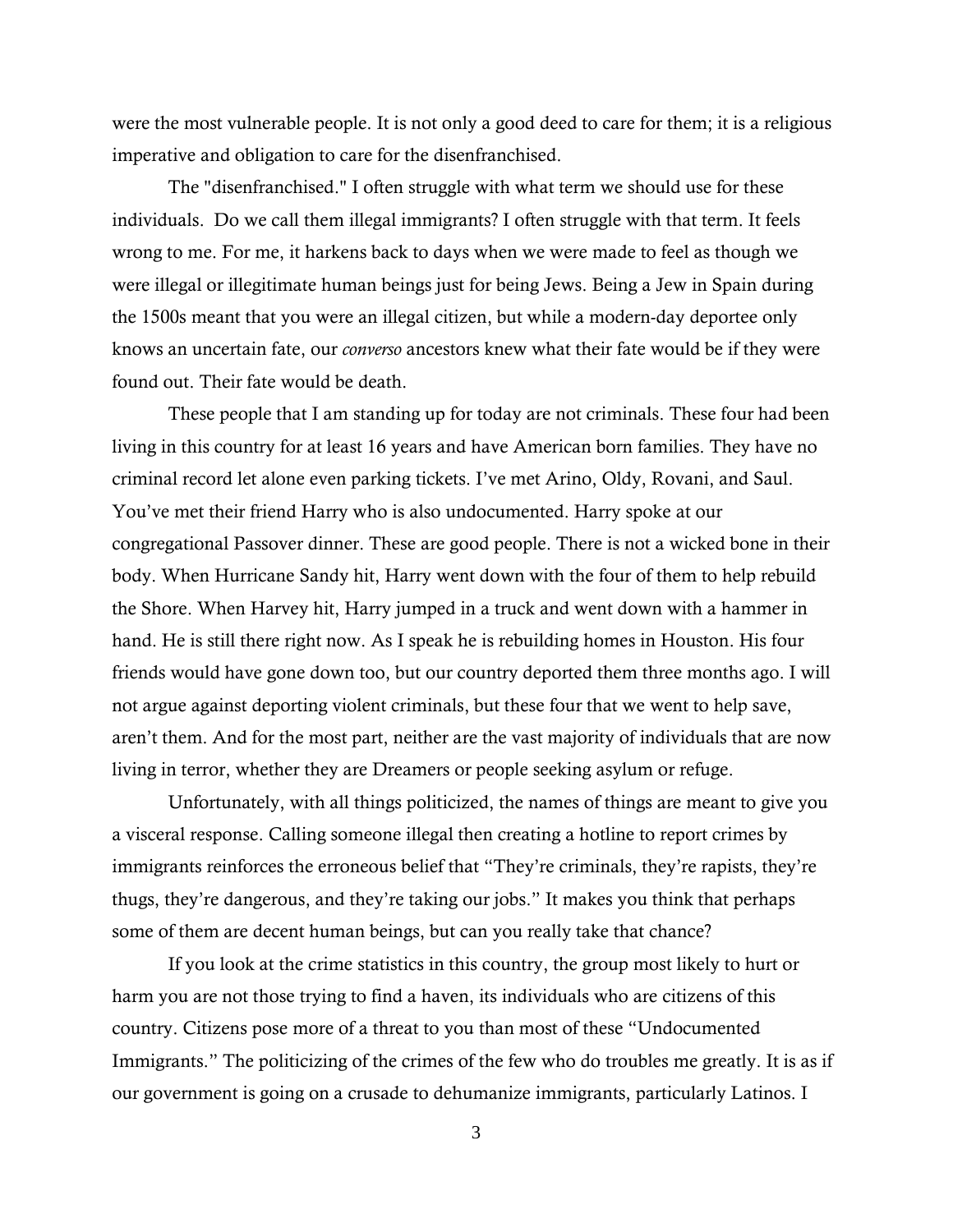have a friend from seminary who once overstayed his visa because the timing didn't work out for finals. He wasn't concerned though, he was a white guy from Canada, and the thought of ICE knocking down his door really wasn't a concern to him.

Now, while reporting him to ICE would have made a really great April Fool's Day joke, his lack of concern versus the concern that our neighbors have, speak volumes. And our neighbors, both the undocumented and legal immigrants are petrified every time the President uses inflammatory rhetoric against them. I know this because every time he speaks out the New Brunswick school population drops. I was at an emergency clergy meeting with the mayor's office three weeks ago, and his representative informed us that they were letting preschool and high school teachers go because school registration had dropped tremendously. It dropped not because the number of eligible students has dropped, but because their families are too afraid to register them for fear of deportation.

This isn't just happening here; it's happening all over. Can you imagine the damage that will be done to our larger community, state, and country if we allow a generation of individuals to not go through formal education and to grow up with a fear of the government?

The undocumented in our midst may not be trying to flee concentration camps, but they are fleeing from gangs and violence, from poverty and despair. They are fleeing trying to make a better life for themselves and their families. That's why all of our ancestors came to America. And don't think this involves us just because we have similar narratives. We all know that this is more than just about immigration, just turn on the TV. What this is really about is the return of a rampant racist form of nativism.

Our country's history of immigration reform and rhetoric is littered with racism. Anytime there is immigrant growth that occurs while there is an economic slump, there is always a resurgence of a nativist fundamentalism paired with the growth of hate groups like the Ku Klux Klan.

What we are seeing now is no different. What makes it scary is how it is being used for political gain. Again, history repeats itself because those confederate statues were not put up following the Civil War, they were erected in the early 1900s and again in the 1960s as a way to harness and channel xenophobic hate for political gain. And no, not everyone who argues for immigration control is a racist, and no, not everyone who wants to have a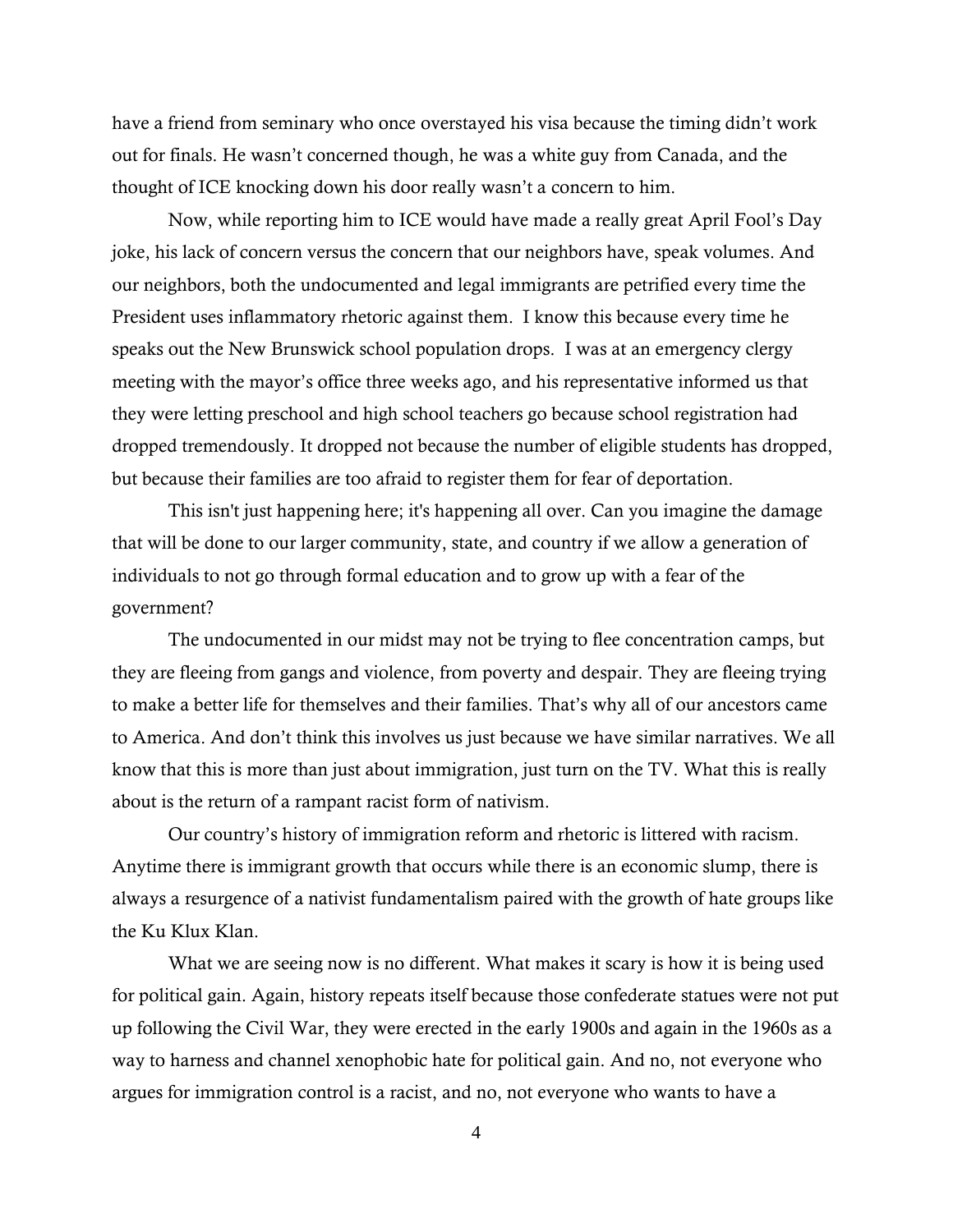dialogue about it is either, but our leaders are purposely using it in a racist way for political gain.

We saw it last year when there was a call for a ban on Muslims and a call to reject refugees and a call to build a wall, because "we shouldn't let those people in." or because "we need to let the melting pot cool a little." When we heard people talking about bans and limitations, we should have known that it would only have been a matter of time until there would be people in the streets carrying torches and chanting "Jews will not replace us!" By the way, the sentiment behind "letting the melting pot cool," is why our relatives on the St. Louis were sent back to Nazi Germany and the death camps. And neither side of the political isle is looking for a way of making change, they are just interested in maintaining whatever power they have.

Three weeks ago I went down with 3,000 other clergy members for the Minister's March on Washington. We gathered for the  $54<sup>th</sup>$  anniversary of Dr. Martin Luther King Jr.'s "I Have a Dream" speech. We marched from his memorial to the Justice Department to call out Attorney General Jeff Sessions for all of his and President Trump's anti-Semitic and racially incendiary remarks as well as racist policy and agenda items that his administration is advancing.

I'm embarrassed to say that I wasn't originally going to go. But a week beforehand I was stopped in my tracks twice. The first time was when I pulled into a parking lot in Piscataway, and the car next to me had a swastika dangling from the rearview mirror. It was dangling there just like you would see a cross or a car scent or even a pair of fluffy dice. I looked at it stunned and wrote it off reasoning that it may well be a naïve college student trying to reclaim the Buddhist symbol because who would be brazen enough to display a swastika? Besides, there aren't Nazi's here, right? But then three days later, as I was driving down Livingston Avenue and turning onto New Street I saw a Skin Head doing goosesteps shouting "White Power, White Power!" while doing the Nazi Salute. That happened just a few days after Charlottesville. When I saw this New Brunswick Nazi saluting, I thought to myself, I can't sit this one out anymore. We cannot be on the sidelines for this. This isn't just a Latino fight or a Muslim issue; no, it's our issue too. And we shouldn't have waited until the Neo-Nazis of Charlottesville to get involved.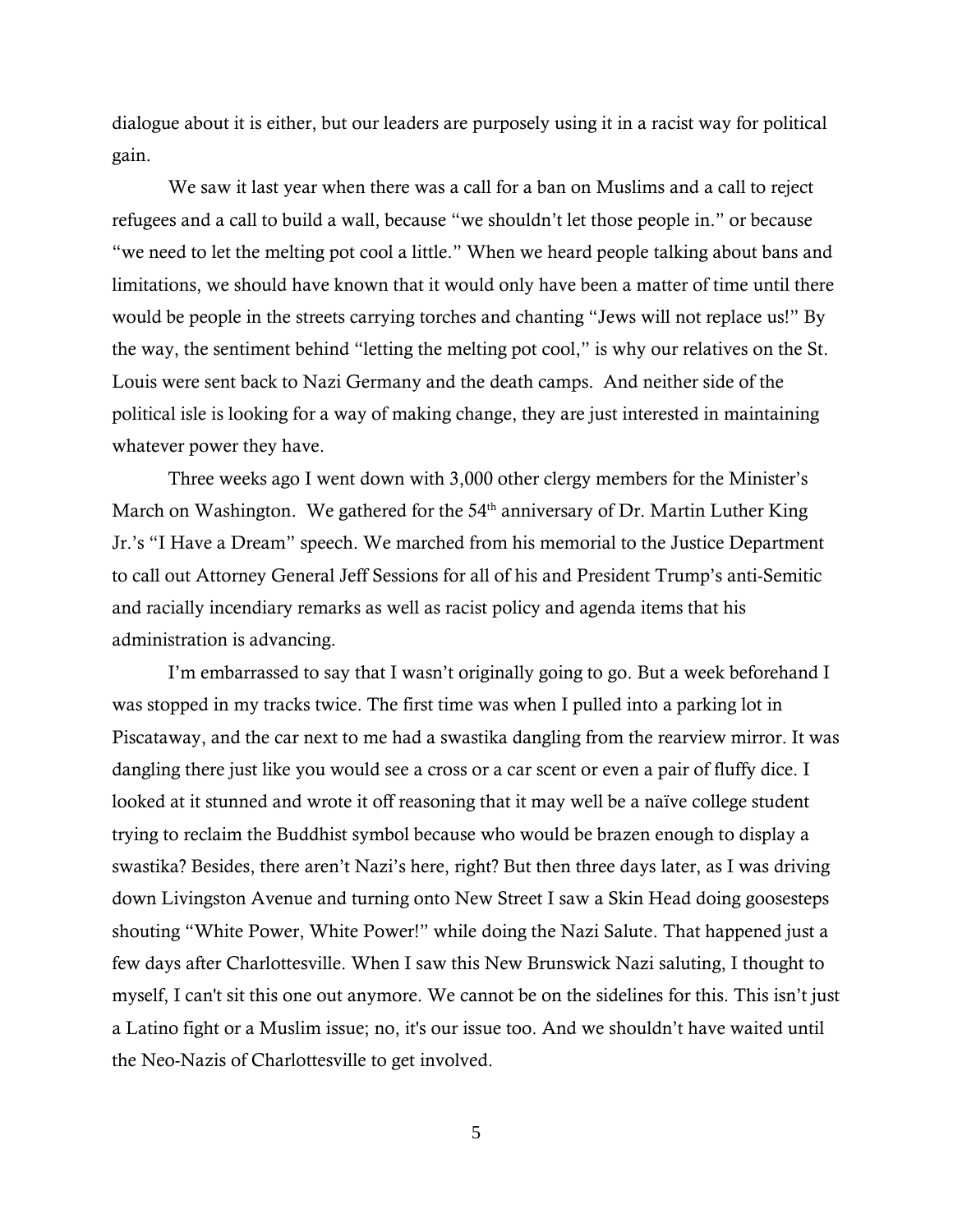Five months ago there was an ICE Raid here in New Brunswick, in truth there are many of them, and they are constantly happening. But what made this one particularly poignant for me was that it was captured on Facebook Live and in the background of the video was the dome of our Temple. Our Temple, which is supposed to serve as a sanctuary to those in need. When you leave here today, go out our front entrance and look to that corner. That's the exact spot where the ICE agents tore apart that family.

I have always been particularly fond of the name of our Temple, Anshe Emeth Memorial Temple. Anshe Emeth, the People of Truth, the People of Faith. Our congregation has had quite a history. Founded in 1859, we were known then as Temple Anshe Emeth. It wasn't until later that our name was changed to Anshe Emeth Memorial Temple in memory of the Jews who had died during the First World War and other previous conflicts. As the story goes, when this building was built it was done so to stand as a living memorial for those who sacrificed everything for the sake of others. Our actions in the name truth and faith sanctify their lives. So when we call ourselves Anshe Emeth, it means that we have a sacred obligation to be moral leaders in our community

We are a people who stand resolute and aim a high target at how we as a society should function. We do this not just as a people, but as a congregation of faith. Since our founding, almost 160 years ago, our congregation has always served as a moral beacon to the people of New Brunswick: whether it was in the 1890s by partnering with the Salvation Army located next door to us when we were on Albany Street; or in the 1910s when the Ladies Auxiliary Group collected and gave out infant clothing to those who needed it; or in the 1930s when our Temple responded to the Great Depression by creating an Emergency Relief Effort to give out clothing and diapers to the needy of New Brunswick. Our Community Development Corporation may have only have been established almost two decades ago, but in every decade of our Temple's life, you can find works like this and others. Helping the people of New Brunswick and standing as a moral beacon is in our Temple's *kishkas*.

We are a congregation that heeds the words of our Scripture, and we know that: "אֱמֶת וַאֱמּוּנָה חֹק וְלֹא יעֲבֹר" that "Truth and faith are imperative that shall not be wiped away!"

We know the words of our scripture that tell us... no they declare to us: i"i א תּוּכַל לְהָתְעַלֵּם - לְא תוּכַל לְהָתְעַלֵּם – יִלא הוּכַל לִ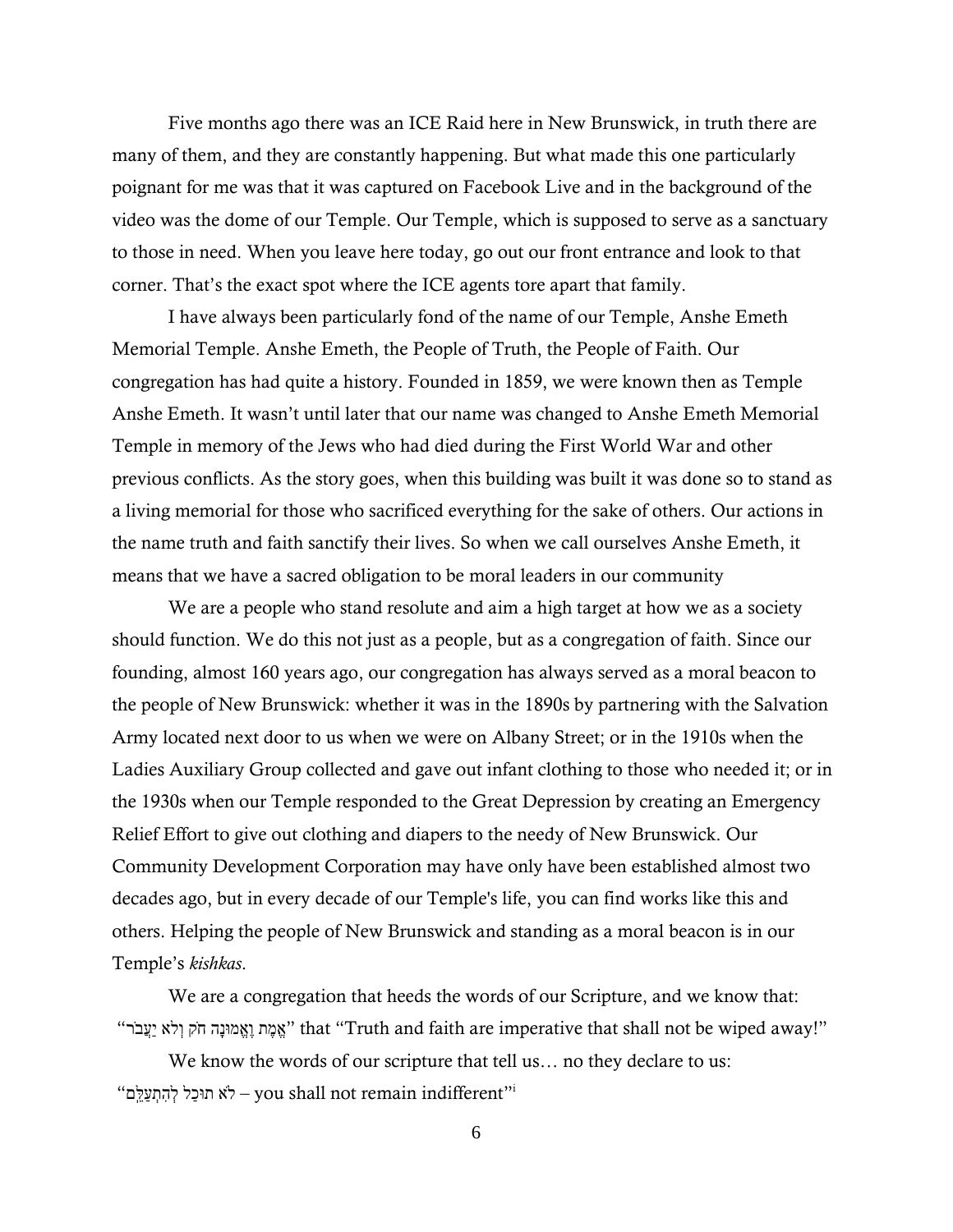"תוֹםָי ר גּ טַפְּשִׁמ הֶטַּת לאֹ You shall not subvert the rights of the stranger or the fatherless."ii its all for land the throughout liberty proclaim shall You וּקְרָ אתֶם דְּרוֹר בָָּארֶ ץ לְכָל־י ֵֹֽשְׁבֶיהָ" inhabitants."iii

"וְכַרְתָּ כִּי־עֶבֶד הָיִיתָ בְּאֶרֶץ מִצְרָיִם Always remember that you were a slave in the land of Egypt."

Always remember that we were slaves, that we were refugees, that we were in ghettos, that we were in pogroms, that we were targets of inquisitions and crusades, that we were slaughtered by the millions by those whose emblems are still being worn proudly today in our country by the same nativists who look with detest at anyone who isn't white. Always remember where we come from and what we were, God commands it. God is not indifferent to the plight of the disenfranchised and God's people are to emulate that nature.

When I saw that video of a family being torn apart and destroyed with our beautiful, doomed sanctuary in the background, my family's history, our family's history, came rushing back to me and I can be indifferent no longer. Our fragile community cannot afford for us to be indifferent any longer. We must blow the shofar call of liberty throughout the land. We must be the voice that our elected officials ought to be using.

Those who govern our country, both Democrat and Republican, have surrendered the role of being a moral beacon for society, and we…we have to fill that void. Clearly there is a difference between those who enter this country and commit crimes and those who are dreaming of a better tomorrow, ones whose dreams include a roof over their head, food on the table and education for their children. We should look at these immigrants with Jewish eyes of compassion and love that our Torah tells us to use. Our Scripture reminds us that, "There shall be one law for the citizen and for the stranger that dwells among you."<sup>v</sup> What we afford for ourselves, we must afford for others. Please, do not look at these individuals with distaste or disdain, look at them and see the holy spark that resides within.

I know that this is a topic that is controversial. I am aware that there are many views out there that are not my own, ones that do not stem from hate or prejudice. I have shared with you my feelings and beliefs on the matter, and I invite you to share yours with me. Over the next several months we will have many opportunities as a community to meet with people, with lawyers and politicians, with immigrants, both legal and undocumented. We will be discussing with them and with ourselves, what it would mean if we were to